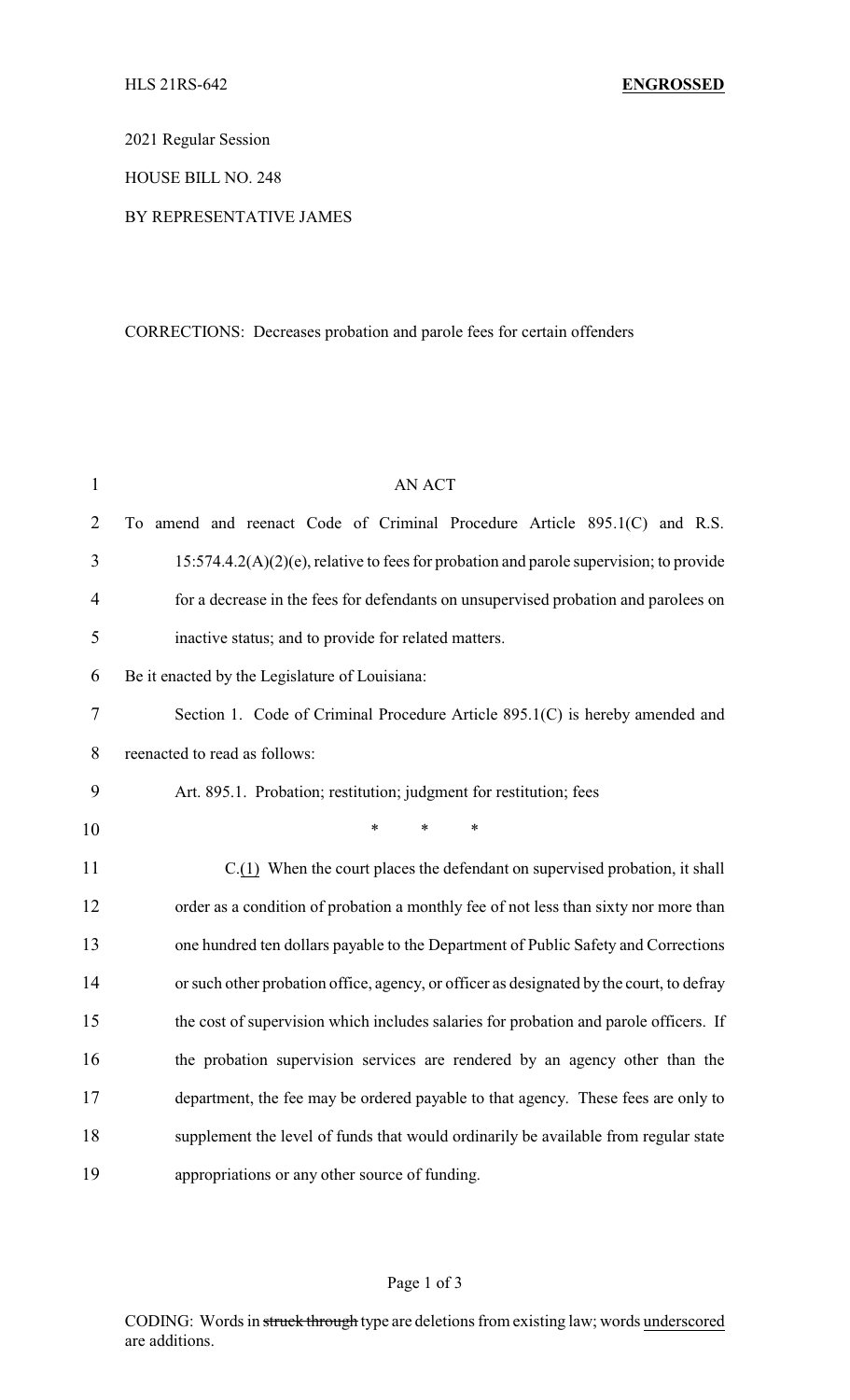| $\mathbf{1}$   | (2) When the court places the defendant on unsupervised probation, it shall             |  |  |
|----------------|-----------------------------------------------------------------------------------------|--|--|
| $\overline{2}$ | order as a condition of probation a monthly fee of not more than one dollar payable     |  |  |
| 3              | to the Department of Public Safety and Corrections or such other probation office,      |  |  |
| 4              | agency, or officer as designated by the court.                                          |  |  |
| 5              | *<br>∗<br>∗                                                                             |  |  |
| 6              | Section 2. R.S. 15:574.4.2(A)(2)(e) is hereby amended and reenacted to read as          |  |  |
| 7              | follows:                                                                                |  |  |
| 8              | §574.4.2. Decisions of committee on parole; nature, order, and conditions of parole;    |  |  |
| 9              | rules of conduct; infectious disease testing                                            |  |  |
| 10             | A.                                                                                      |  |  |
| 11             | ∗<br>*<br>∗                                                                             |  |  |
| 12             | (2)                                                                                     |  |  |
| 13             | $\ast$<br>∗<br>*                                                                        |  |  |
| 14             | (e) Pay supervision fees to the Department of Public Safety and Corrections             |  |  |
| 15             | in an amount not to exceed sixty-three dollars based upon his ability to pay as         |  |  |
| 16             | determined by the committee on parole. A parolee placed on inactive status, as          |  |  |
| 17             | provided for in R.S. $15:574.7(E)(2)$ , shall only be required to pay a supervision fee |  |  |
| 18             | in an amount not to exceed one dollar. Supervision fee payments are due on the first    |  |  |
| 19             | day of each month and may be used to defray the cost of supervision which includes      |  |  |
| 20             | salaries for probation and parole officers.                                             |  |  |
| 21             | *<br>*<br>∗                                                                             |  |  |

## DIGEST

The digest printed below was prepared by House Legislative Services. It constitutes no part of the legislative instrument. The keyword, one-liner, abstract, and digest do not constitute part of the law or proof or indicia of legislative intent. [R.S. 1:13(B) and 24:177(E)]

| HB 248 Engrossed | 2021 Regular Session | James |
|------------------|----------------------|-------|
|                  |                      |       |

**Abstract:** Decreases the amount of probation fees and parole fees for defendants placed on unsupervised probation and parolees placed on inactive status.

Present law (C.Cr.P. Art. 895.1) provides for a monthly supervision fee of not less \$60 nor more than \$100 when the court places the defendant on supervised probation. Further provides that the fee is payable to the Dept. of Public Safety and Corrections or other such